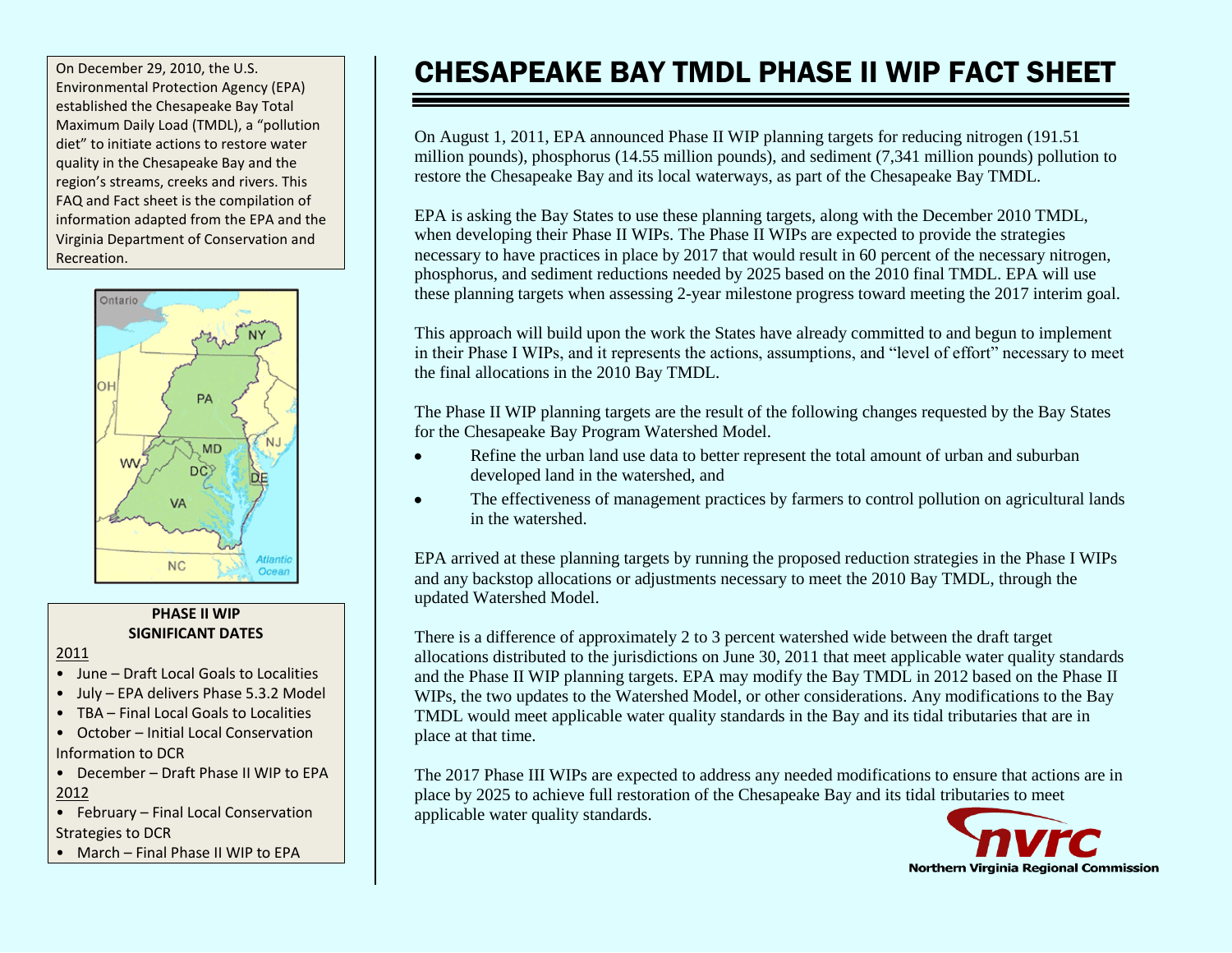## **Q: Are there mandates? Is the TMDL regulatory? We've heard it is voluntary.**

**A:** Virginia is obligated under the Clean Water Act to meet the "waste load allocations" contained in the Chesapeake Bay TMDL. Virginia will use a variety of programs to meet the reductions called for in the TMDL. Some programs, such as permits issued to wastewater treatment plants, are regulatory. However, some programs, such as Virginia's agricultural BMP cost-share program, are voluntary. Those loads have to be met or EPA has threatened to take regulatory consequences in the form of "backstops."However, in this process, rather than immediately taking regulatory actions to meet the allocations, EPA is requesting that the states work with localities to develop strategies that will help ensure that the actions proposed in the Phase I and II Watershed Implementation Plans are realized. Localities are obligated to meet any regulatory requirements contained in permits they are issued, but for the sake of the TMDL, the allocations are given to the state and localities are given non-regulatory reduction goals. There is no mandate for localities to participate in the Phase II planning process, or to develop or implement strategies. However, if they do not, Virginia will have difficulty showing how it will meet its allocations and EPA may use regulatory tools at their disposal to ensure the allocations are met, which may adversely affect a locality.

## **Q: What benefits are there for a locality to participate in this effort?**

**A:** Participation does give localities some measure of control. If statewide allocations are not met, EPA may take regulatory actions, many of which will potentially have large, costly impacts for local governments, developers and farmers. But rather than taking immediate action, the watershed implementation planning process gives localities an opportunity to selfdetermine how they want to meet their reduction goal.

The local goals were developed using data produced by the EPA Watershed Model. The community conservation information process proposed by DCR also provides localities with the opportunity to use their own data to help determine the accuracy of the model derived information. It will also help initiate the process to add other practices into the model for future reduction credit.

**Q: Assuming a PDC wants to play a role in pulling together localities to develop strategies and reach reduction goals, who are we asking them to bring to the table?**

**A:** At a minimum we would ask the PDCs to bring together the local governments in their coverage area (cities and counties) and the soil and water conservation districts. Beyond that we would encourage them to invite other stakeholders they feel appropriate. This might mean representatives from the towns in their areas. It might also mean conservation groups, farm organizations, builders, professional organizations, federal land holders, watershed roundtables or other stakeholders. State staff can suggest relevant stakeholders to include and facilitate contact as needed.

## **Q: If our locality is an MS4 and we are given a waste load allocation in our permit, do we still have to meet the local target goals? Can practices to meet the target goals be used to meet the waste load allocation in the permit?**

**A:** Within the jurisdictional area of a locality that has coverage under an MS4 permit, there will be lands regulated under that permit and other lands outside of the MS4 area that are not regulated under the permit. The local target load will include both of these lands. Localities can utilize the WIP II process to begin developing proposed strategies and practices to meet the overall target goals as well as those reductions required under the MS4 permitting program. However, the MS4 permit will establish the schedule and requirements for measures to meet the waste load allocation and the associated regulated land reductions.

Practices implemented in order to meet the required MS4 waste load reduction will count toward meeting the overall locality goal. However, at this time, reductions on unregulated lands outside the MS4 may only be applied towards meeting the overall local reduction goal and not to the required reductions on the regulated urban lands established by the waste load allocation. DCR is working with DEQ and EPA to determine the regulatory mechanisms (i.e., trading, offsets) necessary to allow reduction practices implemented outside of MS4 service areas to be applied towards meeting portions of a locality's regulated lands waste load.

**Q: How does the Commonwealth intend to transfer waste load allocations from Phase I MS4 jurisdictions to Phase II MS4 permit holders which are currently not assigned any waste loads (some towns, VDOT, universities, federal facilities are not assigned waste loads at this time). What** 

**mechanisms are being discussed for this issue[?](http://www.novaregion.org/index.aspx?nid=1198) A:** DCR is working with EPA on assuring that waste loads are available for the Phase II permit holders that are located within

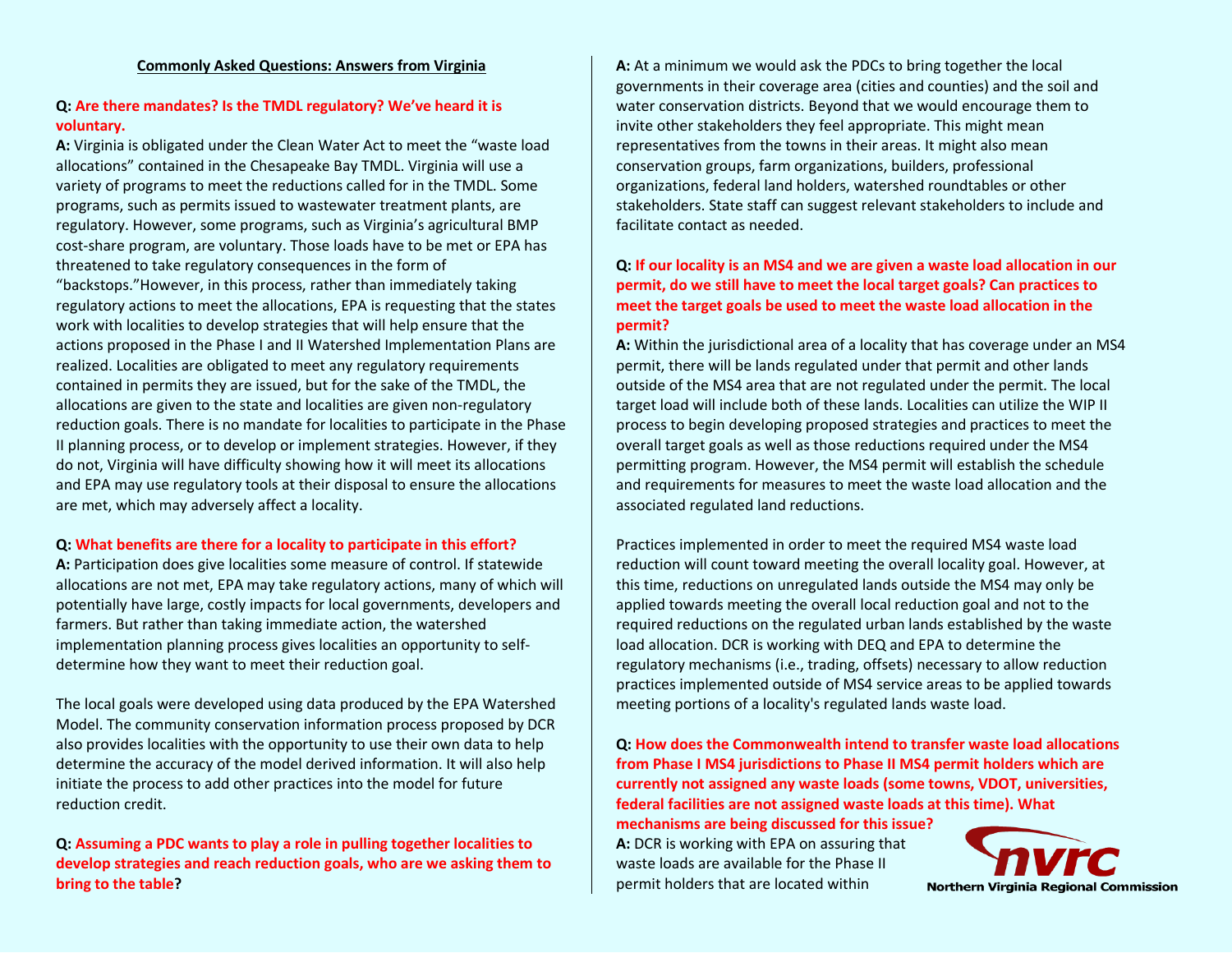Phase I jurisdictions. The MS4 General Permit will include a list of permit conditions applicable to the Chesapeake Bay TMDL that the MS4 Phase II permittees will be required to implement. Under the Clean Water Act, compliance is measured by compliance under the permit. Thus, if the permit holder meets the conditions established by the permit, the permit holder is in compliance. The permit conditions will be based on the WIP I reductions.

## **Q: Localities do not currently have the authority to require retrofits for existing urban areas. How does the state expect us to meet the allocations for that component of the urban source sector?**

**A:** While it is correct that local governments do not have the authority to require retrofits on private lands that are already developed and not currently subject to any local approvals; there are a variety of economical best management practices that can be used on public lands to address reductions for the urban source sector. Also, local government can look at any number of incentives for achieving reductions on existing privately held urban lands.

#### **Q: If and when the local government identifies practices and land uses that are in addition to or different from what's in the model, will the model be updated with that better information? If so, when?**

**A:** EPA would prefer that local governments focus on those practices that have reduction efficiencies identified in the model. However, everyone, including EPA, recognizes that there are other practices being developed or implemented that have beneficial effects on water quality as well. As all localities start to identify new practices, DCR will look at all strategies and practices to determine which ones should be further explored for potential inclusion in the model. There is a precedent for adding new practices (street sweeping was recently added) but it is a 2-3 year process. It is also important to note that EPA approved practices that are currently on the ground, but not yet reported in the model, can be reported now and counted as progress toward meeting the local reduction goal. In the case of differences in land use data, the local data will not immediately affect the goals or the model, but will be used to influence EPA regarding land use issues in future versions of the model.

#### **Q: Will the state provide examples of local strategies, etc.?**

**A:** In working with the localities it is expected that DCR staff can provide some strategy examples and share what other similar localities are proposing.

## **Q: How is Virginia dealing with federal lands? Will allocations/reductions assigned to federal installations included in local goals?**

**A:** Initially, yes, the federal reductions are included in the local goals. After the new bay model is up and running in July the federal reductions will be separated. Virginia has proposed that federal facilities be dealt with by EPA, much like they will deal with air deposition. As of June 2011, it is not known if this approach will be approved.

#### **Q: What if a locality's voluntary strategies don't meet their reduction goal?**

**A:** First priority is to encourage localities to participate. If Virginia can show that most of its localities are making an effort to develop and implement reduction strategies, it is expected that EPA will approve the WIP and allow localities to adaptively manage, continuing to develop strategies and scenarios even if their initial efforts fall short. This is a 15 year, iterative process. Technologies, funding and other variables will change. It is important that we show effort and progress toward meeting the goals when the Phase II WIP is submitted in 2012.

#### Contacts for WIPs:

**Northern Virginia Regional Commission**: Normand Goulet, [ngoulet@novaregion.org,](mailto:ngoulet@novaregion.org) 703-642-4634

DCR: Joan Salvati, DCR Joan.Salvati@dcr.virginia.gov, (804) 225-3440 EPA Senior Manager: Jeff Corbin, Sr. Advisor to the EPA Administrator for Ches. Bay & Anacostia River EPA WIP Team:

Ann Carkhuff, EPA Region III Water Protection Division, carkhuff.ann@epa.gov, 215-814-5735

EPA WIP Evaluation Team:

1. Agriculture: Kelly Shenk EPA Region III Chesapeake Bay Program Office shenk.kelly@epa.gov, 410-267-5728

2. Wastewater Treatment: Brian Trulear EPA Region III Water Protection Division trulear.brian@epa.gov, 215-814-5723

3. Urban Stormwater: Jenny Molloy EPA Region III Water Protection Division molloy.jennifer@epa.gov, 215-837-8011

4. Trading/Offsets/Growth: Kevin DeBell EPA Region III Water Protection Division debell.kevin@epa.gov

5. Federal Agencies: Greg Allen, EPA Region III Chesapeake Bay Program Office, allen.greg@epa.gov, 410-267-5746



**Northern Virginia Regional Commission**